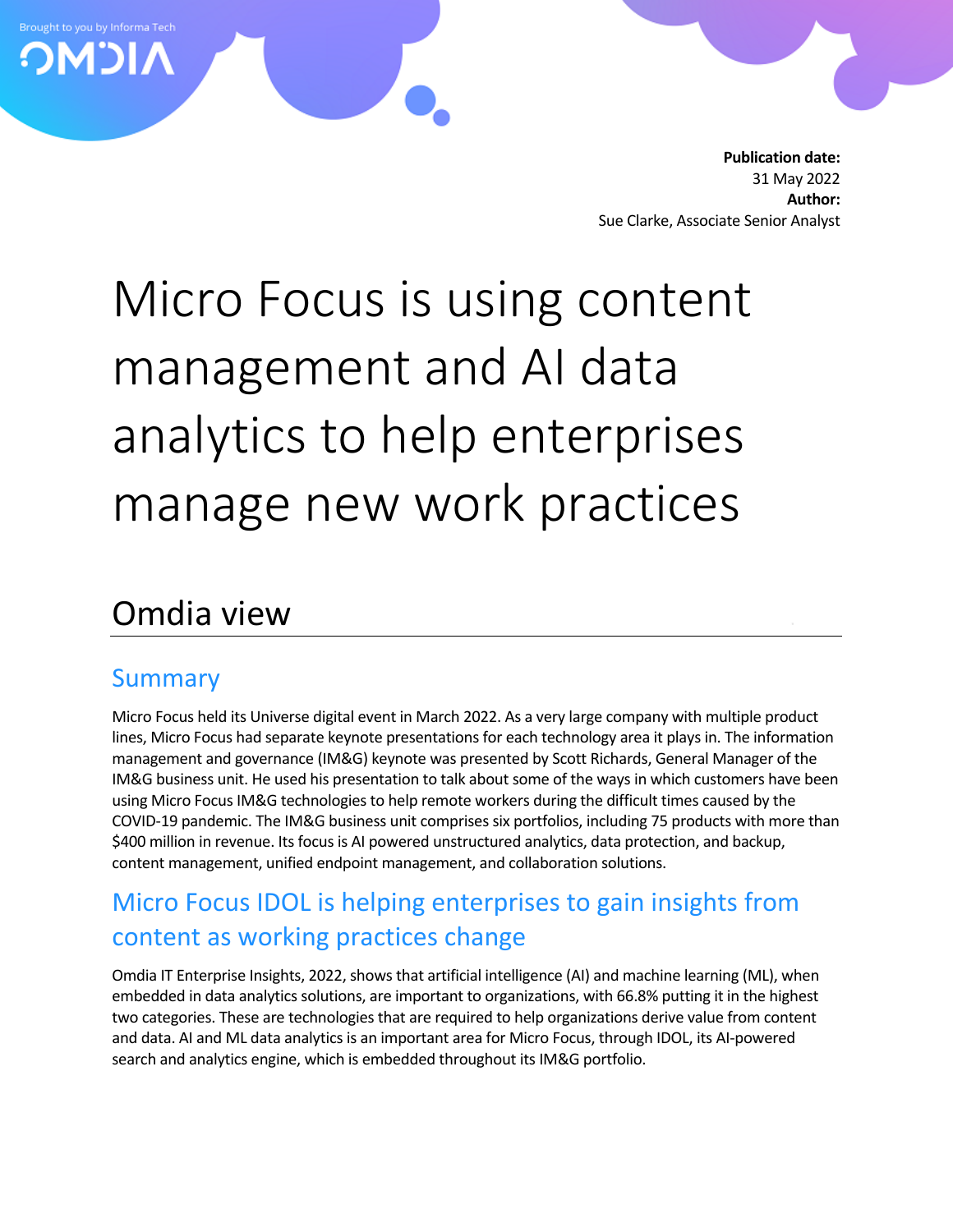

Richards named a number of areas where AI and ML data analytics have been used, including law enforcement, media analysis, government intelligence, chat bots, natural language processing, and dark data insights. He acknowledged that the market changes created by the pandemic have created opportunities across the portfolios as employees are working differently, and data needs to be utilized and accessed in new ways.

Examples of how companies are using IDOL include Bloomberg, who connects the world's decision makers to accurate information about financial markets. IDOL analyses 200 billion messages per day, including news articles, emails, and trading alerts across 2.1 million taxonomy nodes with a guaranteed two second alert response. Additionally, it provides Bloomberg with real-time messaging across 350,000 multilingual user terminals, taxonomic data categorization search and alert, and conceptual cluster and data heat maps. Another example is a use case with Jaguar TCS racing where video and speech analytics is one way in which IDOL is being used across a range of data sources including those generated within the race car capture as well as analysis of all aspects of the media and communications that surround the race The gathered data provides valuable insights.

IDOL is one of the most advanced AI and ML data analytics tools, and Micro Focus has a team dedicated to finding new and innovative ways in which AI and ML can be applied to provide organizations with valuable insights. The technology has always been associated as being a technology working in the background, rather than an application with a fancy UI, and as such it has been embedded in a large number of applications across a wide range of use cases where it is being used in areas such as content analytics, ediscovery, facial recognition, audio fingerprinting, audio image analysis, auto tagging, and chat bots. Micro Focus is continuously developing new use cases for IDOL, which will increase and expand the ways in which AI can be applied and should ensure that IDOL remains a leading AI and ML data analytics tool.

# Micro Focus helps with the secure management of content through its large portfolio of content management-related products

One of the most effective ways of showcasing products is through use cases and Richards used a number to highlight some of the applications within the IM&G portfolio that are related to content. One of these, Filr, which is an enterprise file sync and share product, is used by a G7 parliament to securely share documentation and commissions between its elected members. A European media organization is in the process of implementing Filr to enable remote employees and third parties to securely share files. In healthcare, an EU nation's capital city health system uses Filr to securely share documents with patients. The international criminal court, The Hague, uses ControlPoint for classification and analysis of unstructured data. The data is then managed and archived throughout its lifecycle via Micro Focus Content Manager.

April sees the release of the next generation Content Manager solution, which provides a compliance and privacy companion to Microsoft 365. Included is Teams integration and a new mobile app with a modernized user interface and a cloud ready platform, with support for the in-place management of Microsoft 365, SharePoint, and Teams. Also included in the set of Microsoft 365 enhancements is One Drive integration, which supports multi-user collaboration in real-time. Other enhancements include SharePoint integration improvements such as the import and export of management settings to help accelerate multiple site configuration, and a Content Manager statistics overview page for all sites and subsites, which shows metrics on SharePoint items that are managed or archived for each site. Another new release, Filr 5.0, provides new features around security, such as multi-factor authentication (MFA) for external users, data loss prevention (DLP) policies, and user experience improvements in the web client.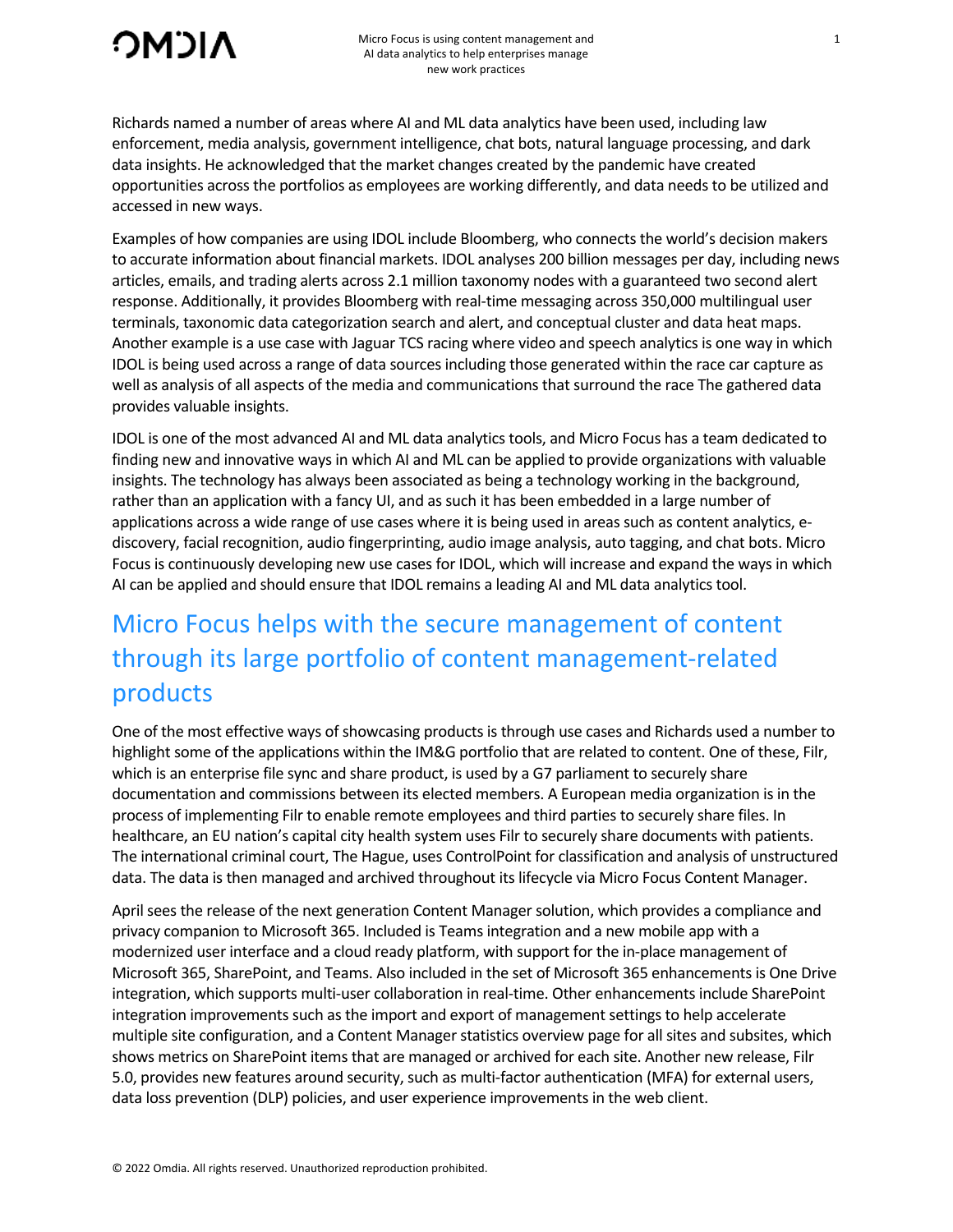

Integration with Microsoft 365 and SharePoint are vital for any content management vendor, as they are products that are used by a majority of enterprises. Microsoft is a competitor as SharePoint and Office 365 can be used as a content services platform, however; this is typically at a divisional level within enterprises and only generally as the corporate content management system within mid-market and smaller companies. SharePoint is often used as a starter content management system, with organizations migrating to a specialist platform, such as Micro Focus Content Manager, as their requirements grow. By providing tight integration with, and features that support Microsoft 365 and SharePoint, Micro Focus is strengthening its own position as an alternative for organizations that outgrow the Microsoft offerings, particularly with its focus on security, compliance, and privacy.

# Micro Focus has enhanced its cloud offering with Content Manager Cloud

The keynote also included an announcement of the new software-as-a-service (SaaS)-based content management solution called Content Manager Select, which serves as a one-stop cloud-based managed tool. This new offering includes content management software and a SaaS model that lowers the TCO, offers flexibility, and is part of Micro Focus's cloud-first strategy. It provides a cloud-based fully managed environment with a subscription model. Micro Focus has partnered with Citadel, a leader in cloud-hosted managed services to provide the SaaS solution worldwide.

Content Manager Cloud pricing and licensing have been simplified. It is a single all-in-one product with addon modules and management tools bundled with it, which means that enterprises no longer need to rip and replace an entire enterprise content management platform if they are upgrading. It should also remove some of the complexity involved in implementing an extensive platform. By offering many of the features as add-ons, organizations can deploy just the modules they require, and retain existing products that continue to address their requirements. Pricing is based on three levels, depending on the required service, which are Gold, Platinum, and Titanium. Each provide a different level of service provision in terms of supported users and service level commitments on response time and up-time.

Micro Focus is playing catch-up to many other content management vendors that have already adopted a SaaS model, and it is a move that the vendor needed to make. Although its customers are typically large enterprises that are perhaps more reluctant to adopt public cloud solutions and are more likely to still be embracing on-premises solutions, Omdia IT Enterprise Insights, 2022, shows that only 15.58% of organizations are still using legacy on-premises systems. All other organizations have some form of cloud delivery strategy now or are planning to do so in the next 18 months. The figures also show that just 8.75% of organizations are using SaaS for content management solutions, which suggests that other vendors are not too far ahead of Micro Focus, and there are plenty of opportunities for the vendor to increase the adoption of its cloud offering.

As Micro Focus has adopted a content services platform architecture for its content management capabilities, it means that many of the complementary technologies are available as content services and these are typically offered as SaaS solutions. This means there are plenty of opportunities for Micro Focus to expand its SaaS offerings. It also provides an opportunity to expand its customer base to the mid-market if it wishes to expand beyond its traditional large enterprise market.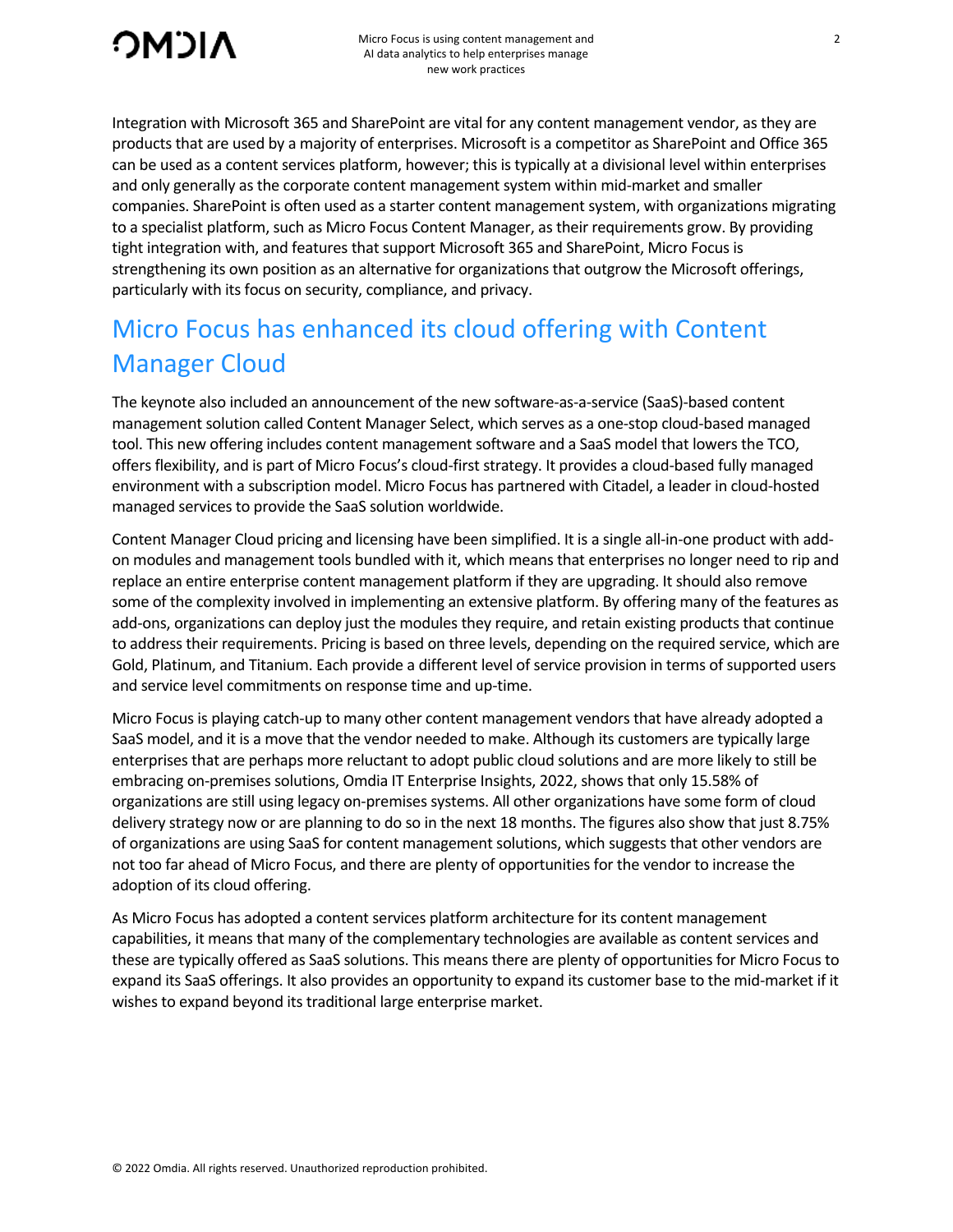

# Appendix

### Further reading

*[Fundamentals of Content Services Platforms 2021](https://omdia.tech.informa.com/OM014520/Fundamentals-of-Content-Services-Platforms-2021)*, (January 2021) [Omdia Universe: Selecting a Content Services Platform Solution, 2021,](https://omdia.tech.informa.com/OM018207/Omdia-Universe-Selecting-a-Content-Services-Platform-Solution-2021) (April 2021) *[Omdia Universe: Selecting a Digital Asset Management Solution, 2021–22](https://omdia.tech.informa.com/OM020987/Omdia-Universe-Selecting-a-Digital-Asset-Management-Solution-202122) (*October 2021) *[Fundamentals of Digital Asset Management, 2021-22,](https://omdia.tech.informa.com/OM018171/Fundamentals-of-Digital-Asset-Management-Solutions-202122)* (December 2021) Author

Sue Clarke, Associate Senior Analyst, Enterprise IT

[askananalyst@omdia.com](mailto:askananalyst@omdia.com)